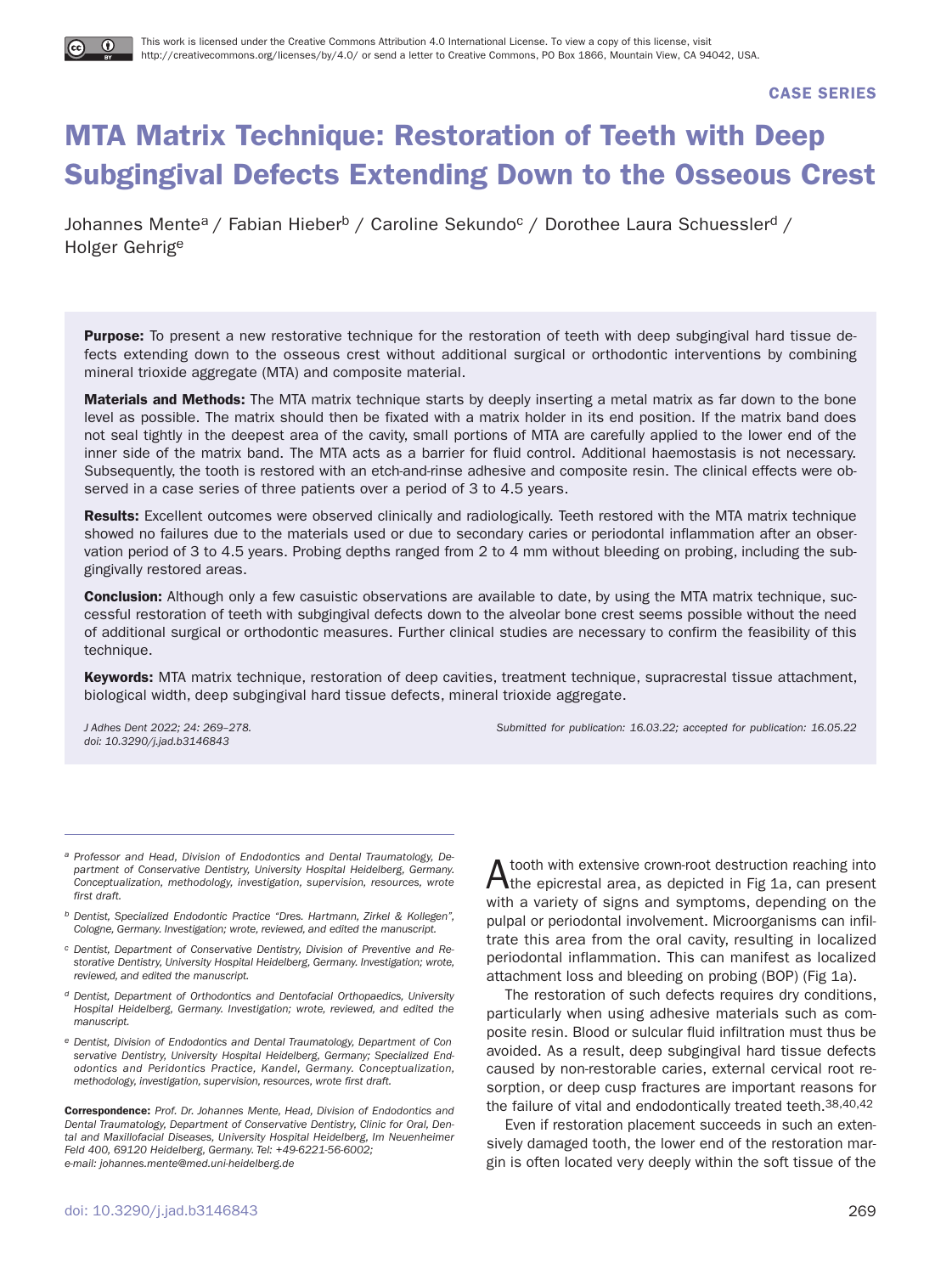

**Fig 1a** Schematic illustrating a tooth with a resorptive or carious lesion reaching down to the bone level. Typically, periodontal probing into this area results in bleeding on probing (BOP).

**Fig 1b** Schematic of the same tooth after removal of caries or resorptive soft tissue and insertion of a metallic matrix band.

**Fig 1c** The gap between the lower margin of the matrix band and the crestal bone is sealed using a thin layer of MTA (area circled in red). Coronally and behind the MTA cement, the remaining cavity consists of white composite resin (WCR) and tooth-colored composite resin (TCCR) in the visible area of the tooth.

dentogingival junction close to the alveolar bone crest. The supracrestal tissue attachment (STA), formerly termed biological width, is composed of the junctional epithelium and supracrestal connective tissue attachment.<sup>17</sup> Violation of STA is reported to lead to gingival inflammation, loss of periodontal attachment, and localized bone loss.13,29,30

Three treatment options are commonly used to avoid violation of STA prior to restoration: surgical crown lengthening, and orthodontic or surgical tooth extrusion. Surgical crown lengthening is often performed in cases of deep subgigival caries, considerable cervical root resorption, or after crown-root fracture.4,15 However, this may lead to attachment loss with undesirable esthetic results, compromise the crown-to-root ratio, or result in furcation involvement.4,15 An alternative approach is orthodontic tooth extrusion (forced eruption) combined with fibrotomy, ie, resection of the supracrestal attachment fibers.<sup>16,33</sup> While this yields more esthetically pleasing results, it requires more effort and is more expensive than surgical crown lengthening. Surgical extrusion is a third treatment option to avoid violation of STA in the long term. Surgical extrusion is simpler and less time consuming compared to orthodontic tooth extrusion.6 The prognosis after surgical extrusion seems to be favorable with a low incidence of failure. 6,9,24 A drawback of this treatment option is a slight risk of increased tooth mobility, marginal bone loss and root resorptions (predominantly nonprogressive), although the evidence from existing studies and case series is limited.<sup>6,9</sup> This treatment option is predominantly practiced on singlerooted teeth after crown-root fracture.6,9,18

With the MTA matrix technique, the authors present a method that allows placement of a sufficient composite resin build-up in teeth with hard tissue defects extending to the osseous crest under dry conditions, with no adverse reaction due to STA violation, as an alternative to surgical crown lengthening, and orthodontic or surgical tooth extrusion.

# **MATERIALS AND METHODS**

## **The MTA Matrix Technique Step-by-Step**

After local anesthesia, any caries or resorptive tissue should be removed. Subsequently, a metallic matrix band (eg, Tofflemire, 1102/30, KerrHawe; Bioggio, Switzerland) is pressed very deeply into the sulcus of the affected tooth (Fig 1b) and immediately fixated with a corresponding matrix holder (eg, Tofflemire Matrix Band Holder, KerrHawe) to prevent coronal movement of the band. The authors prefer an M.O.D. Tofflemire matrix band, which can be customized with the help of sharp curved scissors to facilitate deep insertion into the cavity.

The lower edge of the matrix band often cannot be completely adapted to the tooth (Figs 1b and 1c), leaving a small gap between it and the surrounding tissue, through which fluid or blood can seep into the restoration area. The gap is then sealed off by application of mineral trioxide aggregate (MTA) at the lower end of the matrix band to create dry conditions for cavity restoration with a light-curing filling material (Fig 1c). This method can also compensate a matrix margin that is too short in subcrestal cavities.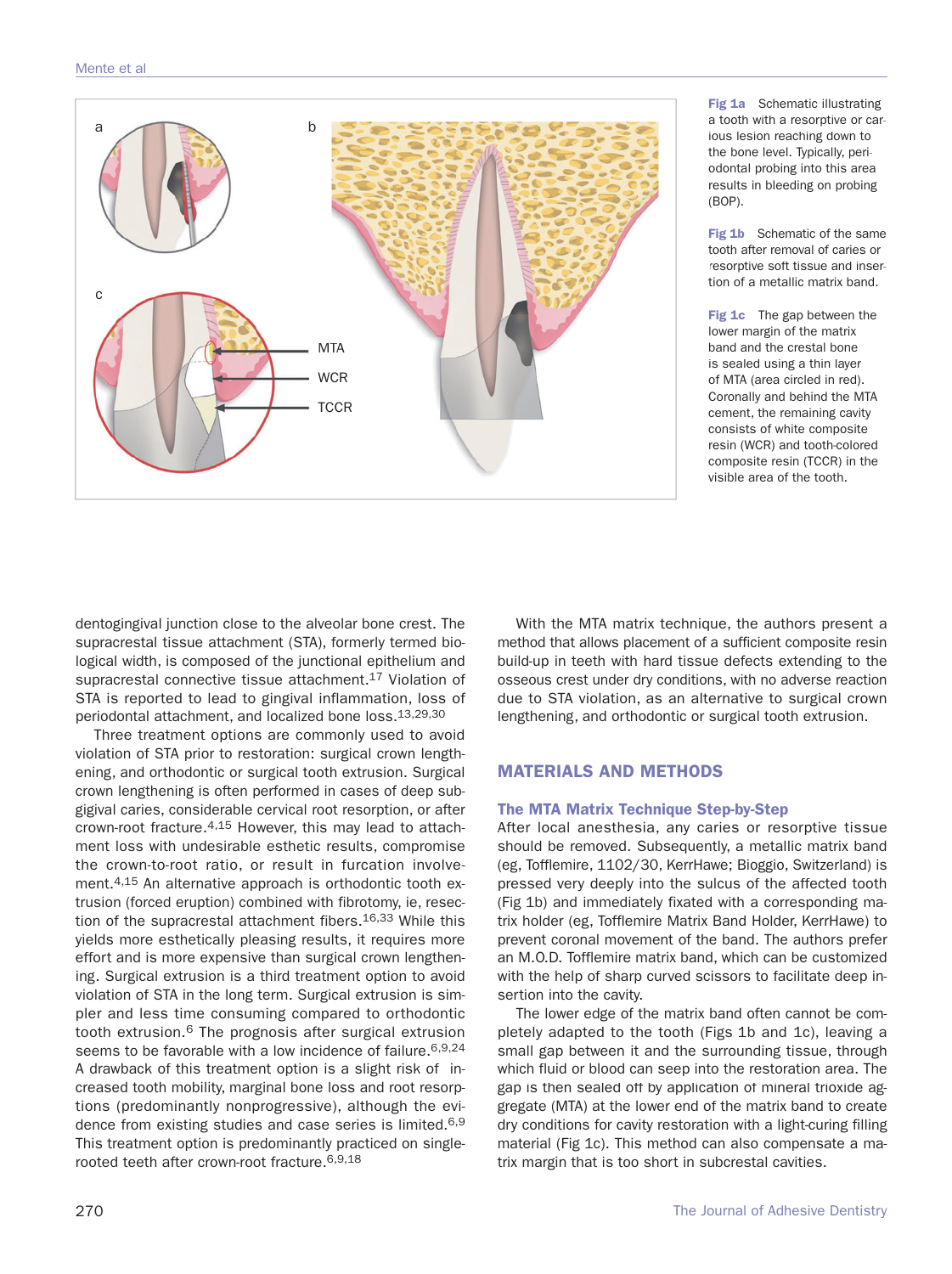The MTA should preferably be applied in very small portions with an MTA gun (MAP system, yellow cannula Ø 0.90 mm, Produits Dentaires; Vevey, Switzerland). It can be compacted into the gap with a small, rounded plugger (eg, HWH 155-00, Hammacher; Solingen, Germany) or with a periodontal probe (PCPUNC 15; Hu-Friedy; Chicago, IL, USA) if the gap is very narrow. Slightly surplus MTA cement can be carefully removed with the aid of a small, sterile, moist cotton pellet. Finally, the thin MTA layer should be compressed again with the aid of this moist cotton pellet. Thus, the compressed MTA will not be washed out by the subsequent procedure of etching, rinsing, priming, and bonding, even if the MTA is layered very thinly. This allows immediate restoration of the tooth. Immediately afterwards, the dentin is etched with 37% phosphoric acid for 20 s, rinsed for at least 30 s, and then primed with a light-curing adhesive (eg, Optibond FL, Kerr; Orange, CA, USA). After this step, some layers of flowable white composite resin (WCR, eg,Tetric EvoCeram Bleach XL flow, Ivoclar Vivadent; Schaan, Liechtenstein) are applied in small portions, to make this deeply applied composite resin clearly identifiable. To this end, a flexible plastic cannula (Capillary Tip Ø 0.35 mm, Ultradent; South Jordan, Utah, USA), for instance, can be used, which can be adapted to fit on small unidose flow-composite tips. If flowable composite from larger syringes is used, metal cannulas of different diameters can also be attached to the provided luer-lock connector. A special polymerization lamp (VALO-LED curing light, Ultradent) with an adaptable fiberoptics attachment (EndoGuide lens for VALO-LED curing light) is advisable to ensure optimal light polymerization (Case 1, Fig 2e). For the visible supragingival level, a toothcolored composite (TCCR) can be used (Fig 1c). If the applied MTA remains in place after removal of the matrix, smoothening of MTA surplus is not necessary. The authors recommend using a dental operating microscope for the whole procedure.

#### **Case Reports**

#### *Case 1*

A 45-year-old male patient was referred with an irregular, asymmetric radiolucency in his first right maxillary incisor (Fig 2a). The patient reported no symptoms and all maxillary anterior teeth responded normally to cold  $(CO<sub>2</sub>)$  and electric pulp testing. Probing depths (PD) were <3 mm. The clinical examination showed a reddish-translucent discoloration with a small localized perforation on the palatal cervical aspect of the maxillary right central incisor (Fig 2b). Because an external cervical resorption (ECR) was suspected based on the pre-operative radiograph (Fig 2a) and the clinical signs described above, it was decided to perform a small-volume cone-beam computed tomographic (CBCT) scan (Fig 2c). On the basis of all clinical and radiographic findings, the tooth was diagnosed with external cervical resorption (class 4 according to Heithersay's classification).<sup>14</sup>

The patient wished to preserve the tooth. He agreed to the proposed therapy plan of removal of the resorptive tissue, endodontic treatment (ET), and restoration, as well as internal stabilization of the tooth using light-curing composite resin. The patient was informed of alternative treatments options (extraction and subsequent placement of an adhesive bridge or a dental implant).

After accessing the pulp chamber, the resorptive soft tissue was removed from the palatal aspect of the crown using Mueller burs (Komet Dental, Brasseler; Lemgo, Germany). The MTA matrix technique was used to restore the palatal aspect of the tooth (Fig 2d). This allowed further treatment using isolation with rubber-dam (Roeko Dental Dam, ROEKO; Langenau, Germany). The remaining rootcanal system was cleaned and shaped using nickel-titanium rotary instruments and hand files (VDW; Munich, Germany). ET was accompanied by continuous irrigation, predominantly with sodium hypochlorite 3% (Hedinger; Stuttgart, Germany). The root-canal system was temporarily filled with calcium hydroxide (University Hospital Heidelberg Pharmacy, Germany). After 2 weeks, the open apical part of the root canal was obturated with MTA as an apical plug. Due to the extensive loss of hard tissue, the remaining root-canal system, including the access cavity, was filled with bonded composite resin in very small increments to reduce the risk of fracture.19,41 The above mentioned polymerization lamp (VALO-LED curing light, Ultradent) with the adaptable fiberoptics lens (EndoGuide lens for VALO-LED curing light) was used to ensure optimal light polymerization (Fig 2e). The postoperative radiograph revealed a homogeneous root canal filling consisting of composite resin with an apical MTA plug (Fig 2f).

The clinical and radiographic findings at the follow-up examinations, which were performed at 6 months, 1 and 3 years post-treatment (Figs 2g to 2i), showed no clinical or radiographic pathologic findings and the tooth remained asymptomatic. A CBCT, taken 1 year post-treatment, showed no signs of continuing root resorption, apical pathogenesis, or bone loss at the site of the subgingival composite filling with the epicrestal MTA margin (Fig 2g). Over the entire follow-up period, PDs at the tooth were in the range of 2-4 mm without BOP, indicating healthy periodontal tissues, even at the subgingival filling on the palatal aspect of the tooth (Fig 2i).

#### *Case 2*

A 44-year-old female patient was referred with persistent pain on her maxillary left second molar one month after ET elsewhere. Clinical examination revealed percussion sensitivity. Periodontal probing at the tooth showed an isolated pocket of 6 mm with profuse BOP at the distal aspect. The remaining PDs at this tooth and all PDs at the maxillary left first molar were 2-3 mm without BOP. A CBCT of the area of the tooth, taken before ET by the referring dentist, showed a radiolucent area in the distal cervical area of the maxillary left second molar, consistent with a Heithersay class 3 ECR (Fig 3a).

Unfortunately, the distal cervical aspect of the perforating resorption (according to the portal of entry of the ECR)<sup>31</sup> appeared unsealed on the postoperative radiograph taken by the referring dentist (Fig 3b, see arrow).

Based on these clinical and radiographic findings, the patient's maxillary left second molar was diagnosed as a previously root-canal filled tooth with symptomatic apical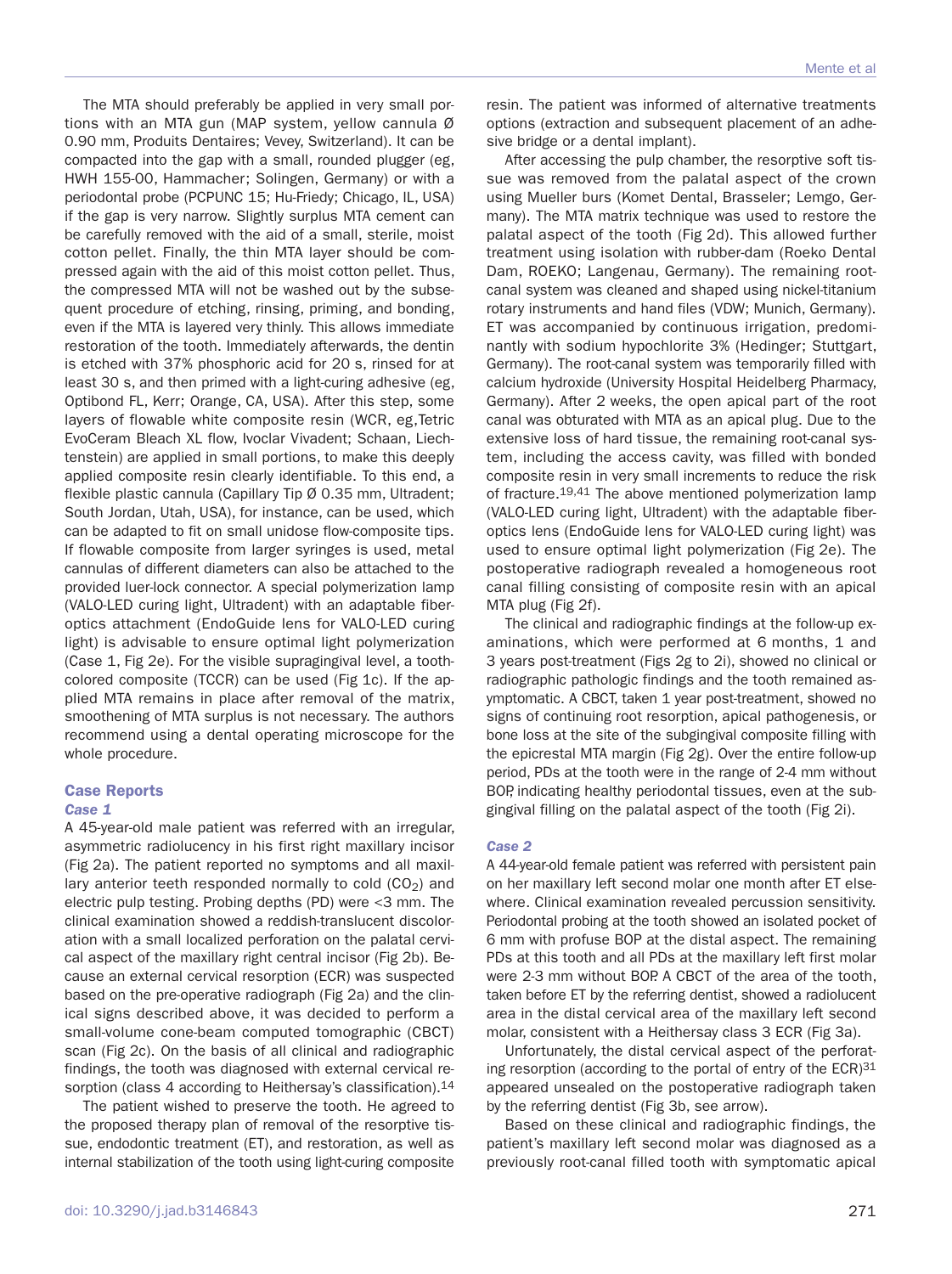

**Fig 2a** Preoperative radiograph of tooth 11.

**Fig 2b** Reddish-translucent discoloration with a small localized perforation on the palatal cervical aspect of tooth 11.

**Fig 2c** CBCT image of tooth 11 (sagittal slice) revealed a class-4 Heithersay ECR.

**Fig 2d** Palatal view after matrix application and sealing of the matrix margin using MTA (arrow). **Fig 2e** Light polymerization of the palatal composite restoration using a VALO-LED lamp with adapted fiber-optics attachment (EndoGuide lens).

**Fig 2f** Postoperative radiograph of tooth 11 after root canal filling with an MTA apical plug. The remaining root-canal system is filled with composite resin. The slight surplus of root-canal filling material is MTA.

**Fig 2 g** CBCT image (sagittal slice), 1 year post-treatment. Despite the MTA margin of the palatal composite filling being in direct contact with the bone, no radiolucency or bone loss is visible. **Fig 2h** Follow-up radiograph of tooth 11 after 3 years. **Fig 2i** Palatal clinical view at the last follow-up. Pocket depths were between 2–4 mm without BOP over the entire follow-up

periodontitis and an external cervical resorption (Heithersay class 3). The advantages and risks of retreatment with repair of the unsealed area of the perforating resorption were discussed with the patient. The patient opted for an attempt to preserve the tooth.

The pre-endodontic restoration of the perforating resorptive cavity at the distal cervical aspect of the tooth was carried out using the MTA matrix technique. A Tofflemire matrix band (KerrHawe) was inserted and fixed with a matrix band holder (KerrHawe) instead of a rubber-dam clamp. By removing the resorption tissue via the access cavity of the tooth, the distal tooth defect became slightly larger again.

The cavity was then filled with MTA at the lower margin and subsequently layered with composite resin. In contrast to case 1, the MTA sealing of the lower margin of the matrix band, and also the subsequent composite application, were performed via the access cavity of the tooth.

As mentioned above in the description of the MTA matrix technique, the MTA cement was compressed with the aid of a moist cotton pellet for a few seconds which prevents the washout of the MTA cement during the subsequent procedures of etching, rinsing, priming, and bonding, before composite application. The matrix band was then removed and replaced by a rubber-dam clamp. Subsequently, retreatment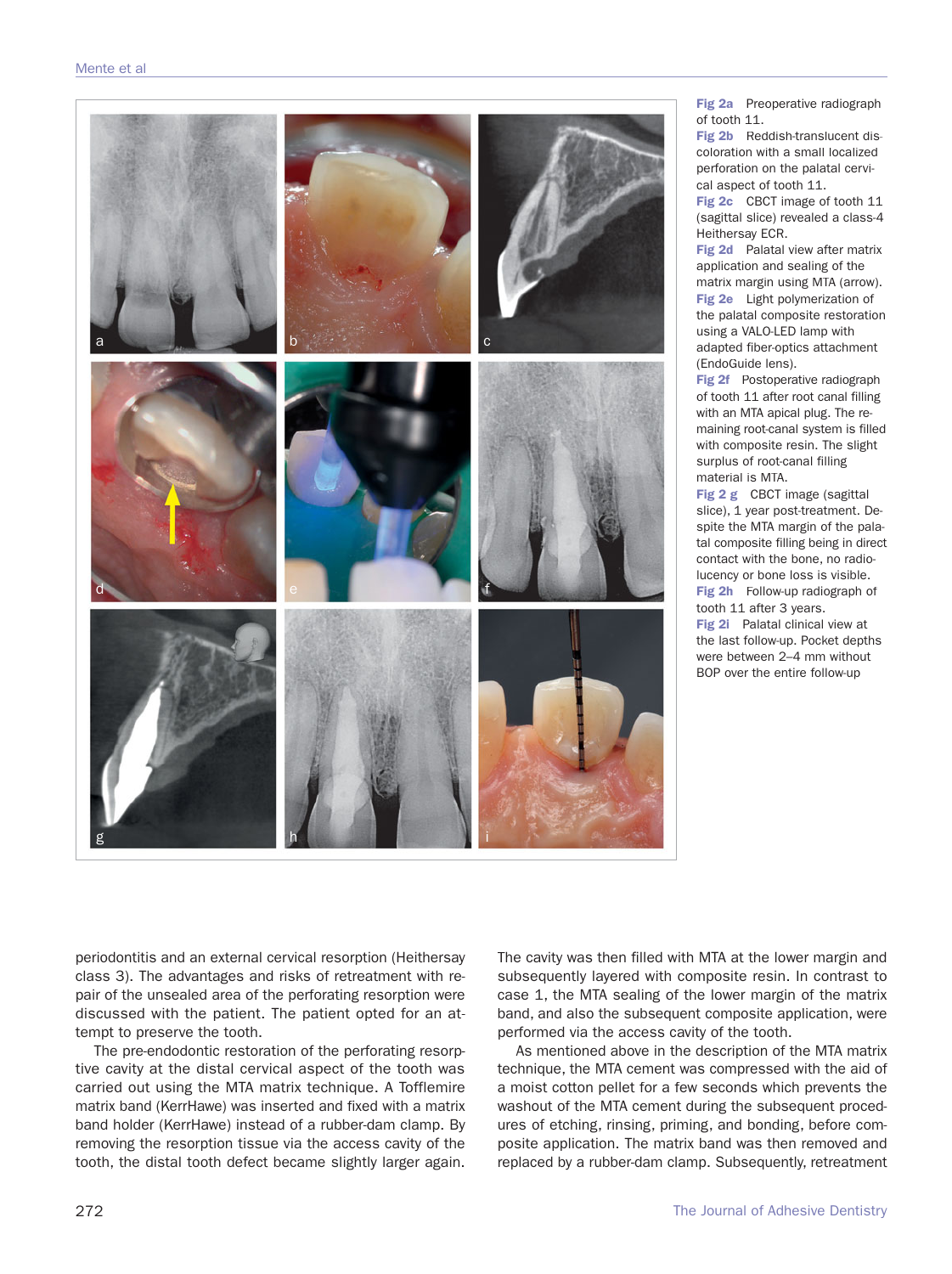**Fig 3a** Preoperative sagittal CBCT image of tooth 27 confirmed the presence of a Heithersay class-3 ECR.

**Fig 3b** Radiograph of tooth 27, taken by the referring dentist after root-canal filling. The arrow points to the portal of entry of the ECR and appears unsealed. **Fig 3c** Working length radiograph of tooth 27 after retreatment. **Fig 3d** Postoperative radiograph of tooth 27.

**Fig 3e** Follow-up radiograph of tooth 27 after 1 year, showing no bone loss close to the epicrestal area where the margin of the restoration consists of MTA. **Fig 3f** Periapical radiograph of tooth 27 at the 4.5-year follow-up.



of the old root-filling material using nickel-titanium rotary instruments and hand files (VDW) was performed. The working length radiograph of the tooth after retreatment revealed sufficient repair of the cervical perforation and successful retreatment of the old root-canal filling material (Fig 3c). Treatment was performed in two sessions. Between sessions, the tooth was medicated with a mixture of calcium hydroxide powder and 2% CHX solution (Engelhard Arzneimittel; Niederdorfelden, Germany). Within the second session, MTA apical plugs were placed in all roots. The residual root-canal space was backfilled with injectable guttapercha (Obtura III, Obtura Spartan; Fenton, MO, USA) and

AH Plus sealer (Dentsply Sirona; Konstanz, Germany). The access cavity was sealed with composite resin (Tetric Evo Ceram Bleach XL flow and Tetric Evo Ceram A3 XL, Ivoclar Vivadent), and a postoperative radiograph was taken (Fig 3d).

The clinical and radiographic findings at the follow-up examinations at 1 year (Fig 3e), 3 years, and 4.5 years (Fig 3f) post-treatment showed no pathological findings. PDs at this maxillary left second molar were 2 to 3 mm. The reduction of the PD from 6 to 3 mm without distal BOP at this tooth indicates complete periodontal healing in the area of the epicrestal hard tissue defect initially caused by the ECR.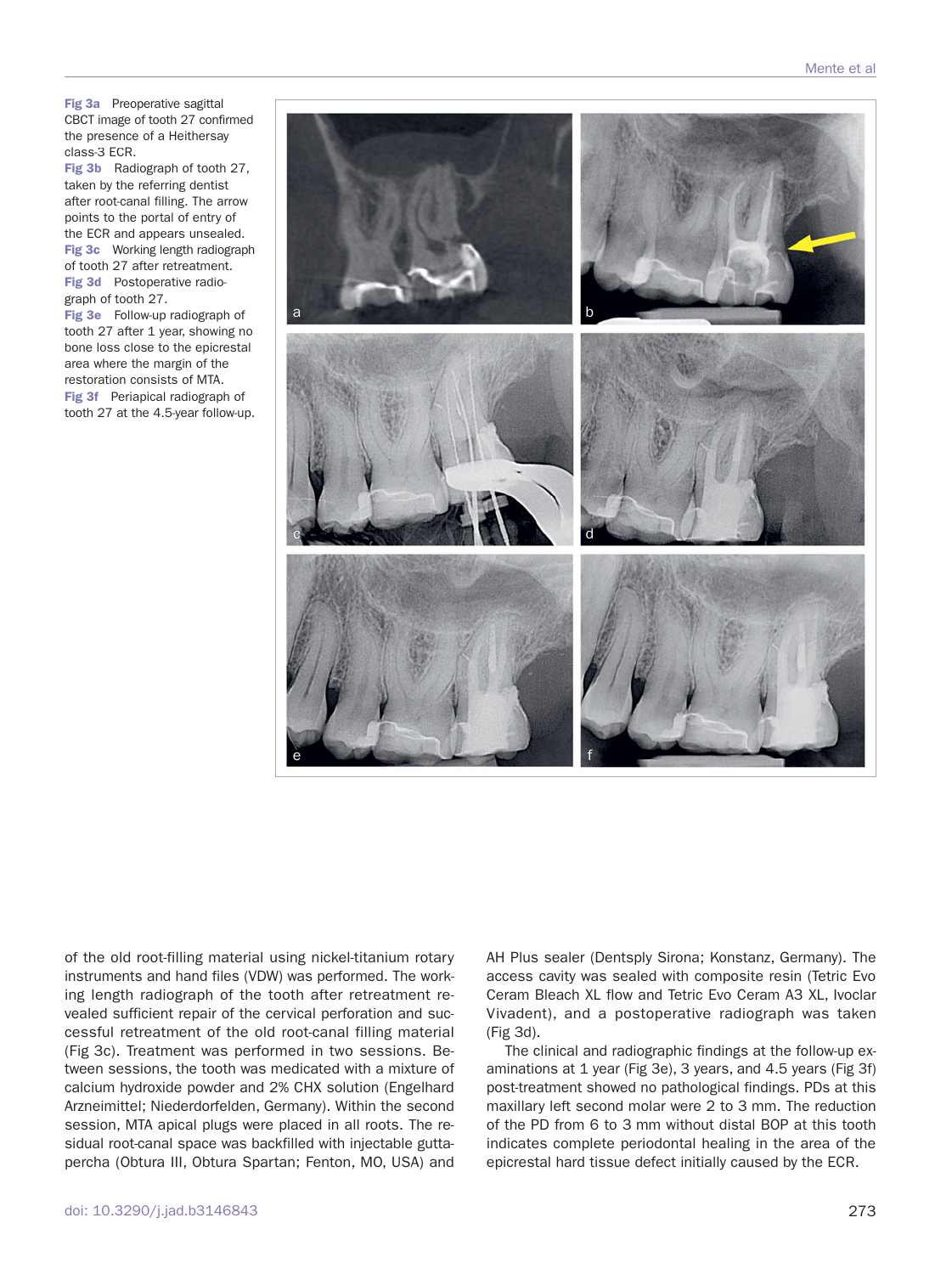#### *Case 3*

A 45-year-old male patient presented with increasing discomfort around his mandibular left second molar during mastication. He reported that part of the crown of this tooth seemed to be mobile. The tooth did not respond to cold  $(CO<sub>2</sub>)$  or electric pulp testing. Clinical examination showed a deep, complicated cusp fracture disto-lingually extending to the osseous crest (Figs 4a and 4b). Periodontal probing showed an isolated pocket of 9 mm distal to the tooth with profuse BOP. The remaining PDs at this tooth and the neighboring first left mandibular molar were 2 to 3 mm. A slightly widened periodontal ligament space at the mesial root and a coronal fracture line reaching down to the epicrestal area were noted upon radiographic examination (Fig 4c). Based on these clinical and radiographic findings, the mandibular left second molar was diagnosed with a disto-lingual cusp fracture extending below the osseous crest with pulpal involvement. The patient was given the options of nonsurgical ET with composite resin restoration of the tooth using the MTA matrix technique, extraction, or intentional replantation. The patient opted for the nonsurgical treatment option. The treatment performed was analogous to the use of the MTA matrix technique in case 1, allowing ET and the composite restoration of the fractured part of the crown to be performed with rubber-dam. The postoperative radiograph showed a homogeneous root-canal filling (Fig 4d). Near the osseous crest, a very thin layer of MTA cement can be identified at the lower end of the composite restoration (Fig 4d).

Clinical and radiographic follow-up examinations at 3 months, 9 months (Fig 4e), 1.5 years, and 3 years (Fig 4f) posttreatment showed no washout of MTA and no pathological findings, except one single PD of 4 mm at the distolingual aspect of this mandibular left second molar without BOP. All other PDs were 2 to 3 mm at all follow-up examinations. The patient was symptom-free without restrictions of masticatory function since the day of the treatment.

## **DISCUSSION**

The restoration of teeth with deep subgingival hard tissue defects reaching down to the osseous crest poses a challenge to dentists. The described MTA matrix technique can overcome these challenges by enabling dry conditions for composite restorations when optimal matrix adaptation is not achievable. It allows tight adaption of the matrix band in cases of extremely deep cavities. The MTA provides a biocompatible layer in direct contact with the crestal bone tissue, acts as a barrier to fluids, and is even able to compensate for a matrix margin that is too short (Figs 1b and 1c). If the MTA cement is compressed into the small gap between the lower end of the matrix and the bone crest with the aid of a moist cotton pellet for a few seconds, it will prevent washout of MTA during the subsequent procedure of etching, rinsing, priming, and bonding. Immediate placement of composite resin on top of the compressed MTA cement is thereby possible directly afterwards.

The question could be raised whether the basic pH of the MTA cement during setting may potentially affect the quality of the adhesive bond to the dentin, because the composite is applied on non-set MTA. This question of the best timing for composite resin placement on MTA was evaluated by Tsujimoto et al,<sup>39</sup> who examined MTA/composite interfaces after different restoration timepoints, as well as with and without a self-etch bonding agent.39 The findings of this study support the immediate placement of composite resin with a bonding agent on top of non-set MTA within a single visit. The findings of this study support the immediate placement of composite resin with a bonding agent onto non-set MTA in a single visit.

With the MTA matrix technique, no ferrule effect can be achieved in a subsequent post-endodontic restoration of the tooth with a crown. However, there are other prosthetic restoration concepts, eg, a partial crown or endocrown, for which no ferrule effect is required.<sup>2,12,25</sup> When using the MTA matrix technique, it is impossible to respect STA. Surgical measures to avoid the violation of STA, such as surgical crown lengthening or removal of oral mucosa around deep cavities, can lead to black triangles or other adverse esthetic or periodontal consequences.4,15,37 Orthodontic extrusion provides improved esthetic results, but is more expensive and time consuming. This type of extrusion is usually performed in multiple appointments over several weeks and a 2-3 months retention period is required to stabilize the tooth in the extruded position.<sup>10,34</sup>

Violation of STA is usually associated with gingival inflammation, loss of periodontal attachment, and localized bone loss, and is therefore regarded as a risk factor in restoration of teeth with deep cavities.13,30,36 A particularly interesting study in this context is the prospective clinical study by Dragoo et al.<sup>8</sup> The authors examined two resin ionomers and one hybrid ionomer for the restoration of 50 subgingival dental lesions followed by histological analysis. The histological findings suggested adherence of epithelium and connective tissue to the resin ionomers.8 Regarding the use of composites, a more recent prospective clinical study evaluated the clinical and histological response of the supracrestal periodontal tissues to subgingival composite restorations 3 months post-treatment vs untreated root surfaces.3 The results suggest that well-shaped and well-refined subgingival composite restorations resulted in soft-tissue health similar to natural root surfaces.<sup>3</sup>

To overcome the technical difficulties in the restoration of extremely deep and undermining tooth defects and to allow appropriate rubber-dam isolation for moisture control for the placement of direct or indirect restorations under clinically manageable conditions, treatment techniques such as cervical margin relocation, $<sup>7</sup>$  deep margin eleva-</sup> tion,  $3,5,27,35$  R2-technique,  $11$  or proximal box elevation  $21,32$ have been introduced and have shown encouraging clinical and histological results.<sup>3,5</sup> The dogma that the supracrestal tissue attachment must be preserved at all times is questioned by the findings of some clinical studies and case series. These elevation techniques resulted in stable and at least not worsened periodontal conditions when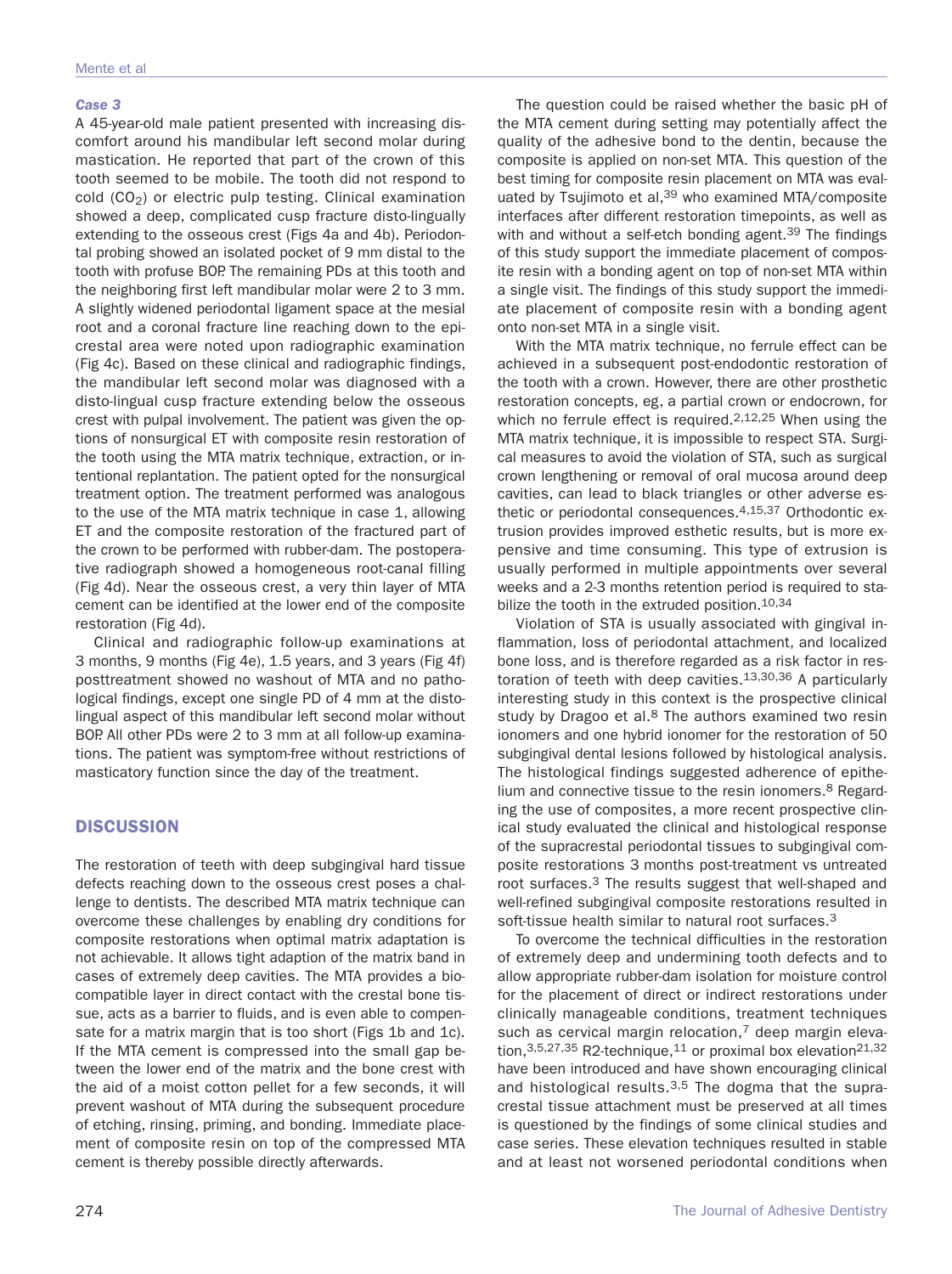**Fig 4a** Cusp fracture extending disto-lingually below the osseous crest at tooth 37.

**Fig 4b** Careful removal of the fractured disto-lingual crown fragment of tooth 37 revealed pulpal involvement (see arrow).

**Fig 4c** Preoperative radiograph showing the gap caused by the disto-lingual loosening of part of the natural crown of tooth 37 (corresponding to the clinical situation in Figs 4a and 4b). **Fig 4d** Postoperative radiograph of tooth 37.

**Fig 4e** Follow-up radiograph of tooth 37 after 9 months. **Fig 4f** Follow-up radiograph of tooth 37 three years post treatment, showing no bone loss within the area of the very deep margin of the MTA-composite restoration.



compared to cases in which surgical crown lengthening was performed.11,28,35

As a supplement to these elevation techniques, the MTA matrix technique allows restoration of even deeper hard tissue defects extending to the osseous crest. The authors have not yet observed any unfavorable reaction of the periodontal tissues to the MTA margins. Case 1 shows that not even the overhanging restoration margin in direct bone contact leads to bone recession or osteolysis. Due to its biocompatibility, MTA does not seem to cause any reaction of the periodontal tissues.

In contrast to sandwich techniques, about which various in-vitro studies, $1,22$  case reports<sup>23</sup> and clinical trials<sup>26</sup> have been published repeatedly for many years, MTA used with the MTA matrix technique does not serve as a dentin substitute. It is not layered on the whole cavity floor or used as a protective layer for the pulp, but rather serves as an extension of the matrix band (which could not be inserted to a sufficient depth), creating a barrier that reliably prevents the ingress of blood and sulcular fluid. This is illustrated by Fig 1c (the area outlined in red) and Fig 2d (yellow arrow). This allows the dry and thus sufficient application of composite resin, which is superior to calcium-silicate cements such as MTA or Biodentine in terms of bonding to dentin under dry conditions.20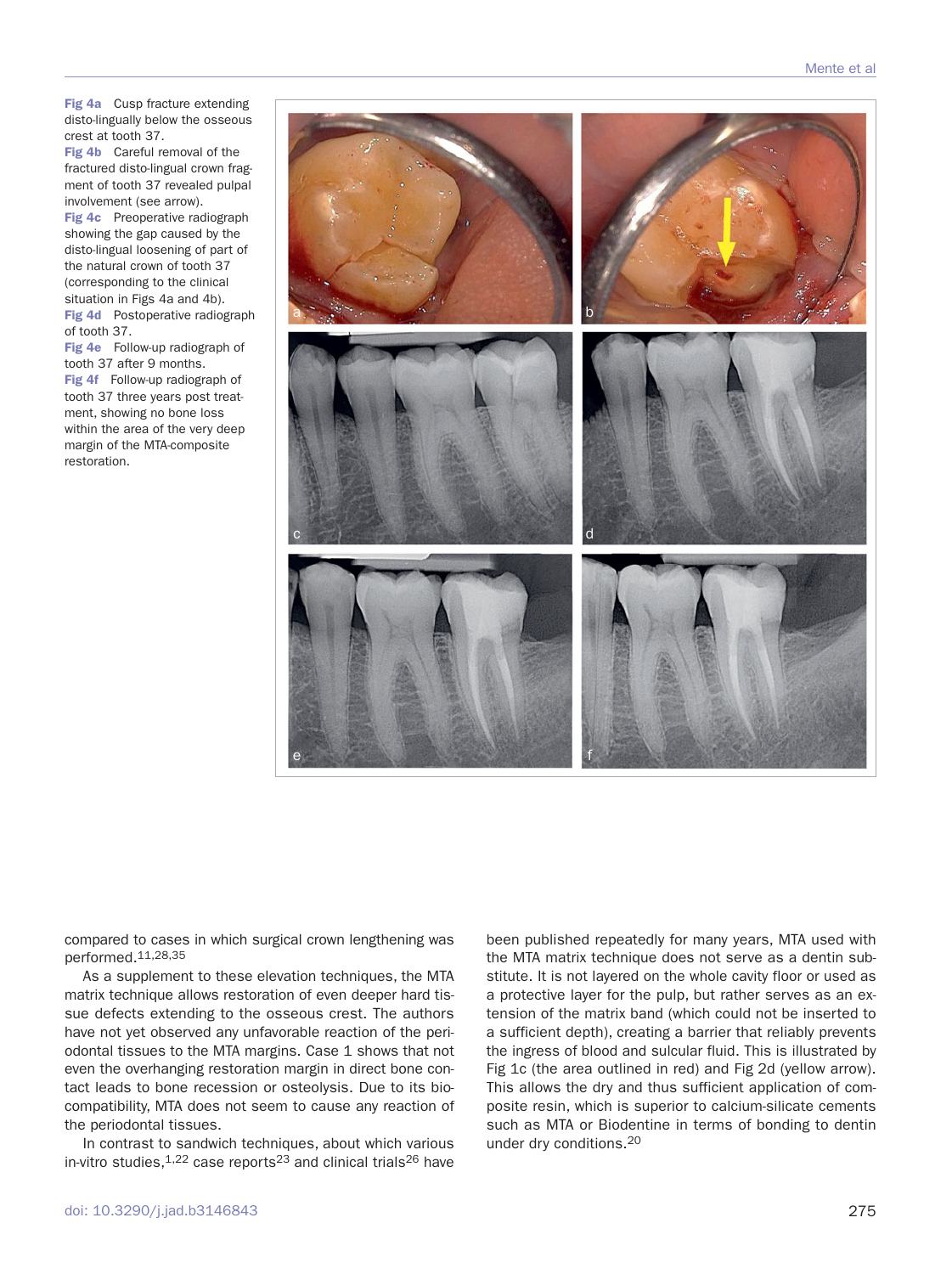## **CONCLUSION**

The clinical findings of the three exemplary cases presented are not yet sufficient to generally recommend the use of the MTA matrix technique. However, this technique seems to be a feasible treatment option for teeth with deep subgingival tooth defects, and well worth considering. Clinical studies, especially prospective ones, are required to confirm the long-term feasibility and success rates of this technique. A clinical trial is already in progress at the authors' university hospital.

## **ACKNOWLEDGMENTS**

The authors thank Mrs. Sybille Sukop, Dr. Sarah Rampf. and Mr. Samuel Mente for assistance in preparation of the Figures. We acknowledge the financial support of the funding program "Open Access publication fee", University of Heidelberg, for contributing to the publication fee.

## **REFERENCES**

- 1. Aggarwal V, Singla M, Yadav S, Yadav H, Ragini. Marginal adaptation evaluation of Biodentine and MTA Plus in "open sandwich" class II restorations. J Esthet Restor Dent 2015;27:167–175.
- 2. Belleflamme MM, Geerts SO, Louwette MM, Grenade CF, Vanheusden AJ, Mainjot AK. No post-no core approach to restore severely damaged posterior teeth: An up to 10-year retrospective study of documented endocrown cases. J Dent 2017;63:1–7.
- 3. Bertoldi C, Monari E, Cortellini P, Generali L, Lucchi A, Spinato S, Zaffe D. Clinical and histological reaction of periodontal tissues to subgingival resin composite restorations. Clin Oral Investig 2020;24:1001–1011.
- 4. Bragger U, Lauchenauer D, Lang NP. Surgical lengthening of the clinical crown. J Clin Periodontol 1992;19:58–63.
- 5. Bresser RA, Gerdolle D, van den Heijkant IA, Sluiter-Pouwels LMA, Cune MS, Gresnigt MMM. Up to 12 years clinical evaluation of 197 partial indirect restorations with deep margin elevation in the posterior region. J Dent 2019;91:103227.
- Das B, Muthu MS. Surgical extrusion as a treatment option for crown-root fracture in permanent anterior teeth: a systematic review. Dent Traumatol 2013;29:423–431.
- 7. Dietschi D, Spreafico R. Current clinical concepts for adhesive cementation of tooth-colored posterior restorations. PPAD 1998;10:47–54.
- Dragoo MR. Resin-ionomer and hybrid-ionomer cements: part II, human clinical and histologic wound healing responses in specific periodontal lesions. Int J Periodontics Restorative Dent 1997;17:75–87.
- 9. Elkhadem A, Mickan S, Richards D. Adverse events of surgical extrusion in treatment for crown-root and cervical root fractures: a systematic review of case series/reports. Dent Traumatol 2014;30:1–14.
- 10. Faria LP, Almeida MM, Amaral MF, Pellizzer EP, Okamoto R, Mendonca MR. Orthodontic extrusion as treatment option for crown-root fracture: Literature review with systematic criteria. J Contemp Dent Pract 2015;16:758–762.
- 11. Frese C, Wolff D, Staehle HJ. Proximal box elevation with resin composite and the dogma of biological width: clinical R2-technique and critical review. Oper Dent 2014;39:22–31.
- 12. Govare N, Contrepois M. Endocrowns: A systematic review. J Prosthet Dent 2020;123:411-418 e419.
- 13. Günay H, Seeger A, Tschernitschek H, Geurtsen W. Placement of the preparation line and periodontal health – a prospective 2-year clinical study. Int J Periodont Restor Dent 2000;20:173–180.
- 14. Heithersay GS. Invasive cervical resorption: an analysis of potential predisposing factors. Quintessence Int 1999;30:83–95.
- 15. Hempton TJ, Dominici JT. Contemporary crown-lengthening therapy: a review. J Am Dent Assoc 2010;141:647–655.
- 16. Ingber JS. Forced eruption: part II. A method of treating nonrestorable teeth – Periodontal and restorative considerations. J Periodontol 1976;47:203–216.
- 17. Jepsen S, Caton JG, Albandar JM, Bissada NF, Bouchard P, Cortellini P, Demirel K, de Sanctis M, Ercoli C, de Sanctis M, Fan J, Geurs NC, Hughes FJ, Jin L, Kantarci A, Lalla E, Madianos PN, Matthews D, McGuire MK, Mills MP, Preshaw PM, Reynolds MA, Sculean A, Susin C, West NX, Yamazaki K. Periodontal manifestations of systemic diseases and developmental and acquired conditions: Consensus report of workgroup 3 of the 2017 World workshop on the classification of periodontal and peri-implant diseases and conditions. J Clin Periodontol 2018;45(suppl 20):S219–S229.
- 18. Kahnberg KE. Surgical extrusion of root-fractured teeth a follow-up study of two surgical methods. Endod Dent Traumatol 1988;4:85–89.
- 19. Karapinar-Kazandag M, Basrani B, Tom-Kun Yamagishi V, Azarpazhooh A, Friedman S. Fracture resistance of simulated immature tooth roots reinforced with MTA or restorative materials. Dent Traumatol 2016;32:146–152.
- 20. Kaup M, Dammann CH, Schafer E, Dammaschke T. Shear bond strength of Biodentine, ProRoot MTA, glass ionomer cement and composite resin on human dentine ex vivo. Head Face Med 2015;11:14.
- 21. Kielbassa AM, Philipp F. Restoring proximal cavities of molars using the proximal box elevation technique: Systematic review and report of a case. Quintessence Int 2015;46:751–764.
- 22. Koubi S, Elmerini H, Koubi G, Tassery H, Camps J. Quantitative evaluation by glucose diffusion of microleakage in aged calcium silicate-based opensandwich restorations. Int J Dent 2012;2012:105863.
- 23. Kqiku L, Ebeleseder KA, Glockner K. Treatment of invasive cervical resorption with sandwich technique using mineral trioxide aggregate: a case report. Oper Dent 2012;37:98–106.
- 24. Krug R, Connert T, Soliman S, Syfrig B, Dietrich T, Krastl G. Surgical extrusion with an atraumatic extraction system: A clinical study. J Prosthet Dent 2018;120:879–885.
- 25. Li X, Kang T, Zhan D, Xie J, Guo L. Biomechanical behavior of endocrowns vs fiber post-core-crown vs cast post-core-crown for the restoration of maxillary central incisors with 1 mm and 2 mm ferrule height: A 3D static linear finite element analysis. Medicine (Baltimore) 2020;99:e22648.
- 26. Lindberg A, van Dijken JW, Lindberg M. 3-year evaluation of a new open sandwich technique in class II cavities. Am J Dent 2003;16:33–36.
- 27. Magne P, Spreafico RC. Deep margin elevation: a paradigm shift. Am J Esthet Dent 2012;2:86–96.
- 28. Oppermann RV, Gomes SC, Cavagni J, Cayana EG, Conceicao EN. Response to proximal pestorations placed either subgingivally or following crown lengthening in patients with no history of periodontal disease. Int J Periodontics Restorative Dent 2016;36:117–124.
- 29. Pama-Benfenati S, Fugazzotto PA, Ferreira PM, Ruben MP, Kramer GM. The effect of restorative margins on the postsurgical development and nature of the periodontium. Part II. Anatomical considerations. Int J Periodont Restor Dent 1986;6:64–75.
- 30. Paniz G, Nart J, Gobbato L, Mazzocco F, Stellini E, De Simone G, Bressan E. Clinical periodontal response to anterior all-ceramic crowns with either chamfer or feather-edge subgingival tooth preparations: Six-month results and patient perception. Int J Periodontics Restorative Dent 2017;37:61–68.
- 31. Patel S, Mavridou AM, Lambrechts P, Saberi N. External cervical resorption-part 1: histopathology, distribution and presentation. Int Endod J 2018;51:1205–1223.
- 32. Roggendorf MJ, Kramer N, Dippold C, Vosen VE, Naumann M, Jablonski-Momeni A, Frankenberger R. Effect of proximal box elevation with resin composite on marginal quality of resin composite inlays in vitro. J Dent 2012;40:1068–1073.
- 33. Roth A, Yildirim M, Diedrich P. Forced eruption with microscrew anchorage for preprosthetic leveling of the gingival margin. Case report. J Orofac Orthop 2004;65:513–519.
- 34. Saito CT, Guskuma MH, Gulinelli JL, Sonoda CK, Garcia-Junior IR, Filho OM, Panzarini SR. Management of a complicated crown-root fracture using adhesive fragment reattachment and orthodontic extrusion. Dent Traumatol 2009;25:541–544.
- 35. Sarfati A, Tirlet G. Deep margin elevation versus crown lengthening: biologic width revisited. Int J Esthet Dent 2018;13:334–356.
- 36. Tal H, Soldinger M, Dreiangel A, Pitaru S. Periodontal response to longterm abuse of the gingival attachment by supracrestal amalgam restorations. J Clin Periodontol 1989;16:654–659.
- 37. Tarnow DP, Magner AW, Fletcher P. The effect of the distance from the contact point to the crest of bone on the presence or absence of the interproximal dental papilla. J Periodontol 1992;63:995–996.
- 38. Toure B, Faye B, Kane AW, Lo CM, Niang B, Boucher Y. Analysis of reasons for extraction of endodontically treated teeth: a prospective study. J Endod 2011;37:1512–1515.
- 39. Tsujimoto M, Tsujimoto Y, Ookubo A, Shiraishi T, Watanabe I, Yamada S, Hayashi Y. Timing for composite resin placement on mineral trioxide aggregate. J Endod 2013;39:1167–1170.